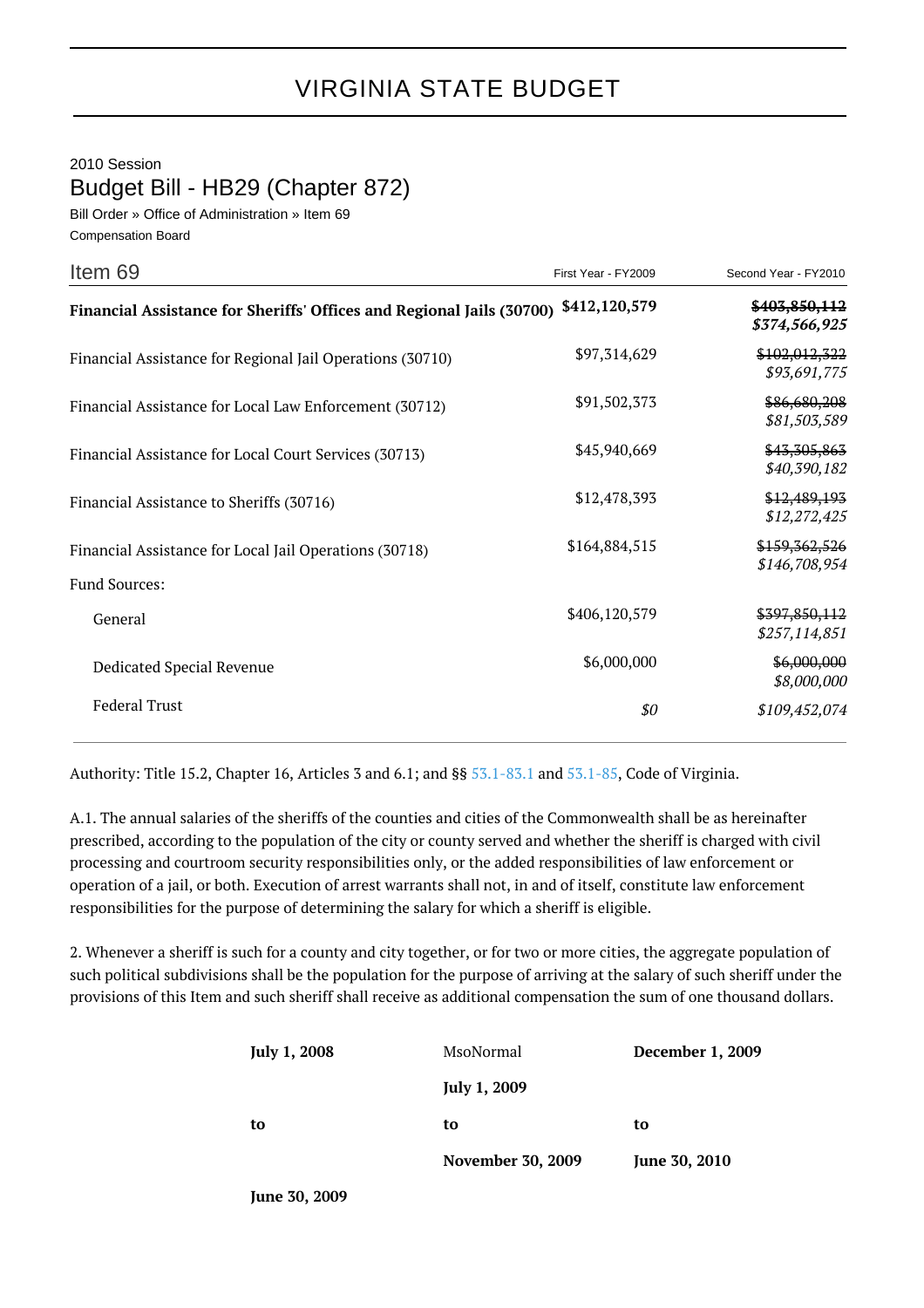## **Law Enforcement and Jail Responsibility**

| Less than $10,000$ | \$64,798  | \$64,798  | \$64,798  |
|--------------------|-----------|-----------|-----------|
| 10,000 to 19,999   | \$74,480  | \$74,480  | \$74,480  |
| 20,000 to 39,999   | \$81,847  | \$81,847  | \$81,847  |
| 40,000 to 69,999   | \$88,964  | \$88,964  | \$88,964  |
| 70,000 to 99,999   | \$98,849  | \$98,849  | \$98,849  |
| 100,000 to 174,999 | \$109,833 | \$109,833 | \$109,833 |
| 175,000 to 249,999 | \$115,613 | \$115,613 | \$115,613 |
| 250,000 and above  | \$128,458 | \$128,458 | \$128,458 |

## **Law Enforcement or Jail**

| Less than $10,000$  | \$63,501  | \$63,501  | \$63,501  |
|---------------------|-----------|-----------|-----------|
| 10,000 to 19,999    | \$72,989  | \$72,989  | \$72,989  |
| 20,000 to 39,999    | \$80,209  | \$80,209  | \$80,209  |
| 40,000 to 69,999    | \$87,184  | \$87,184  | \$87,184  |
| 70,000 to 99,999    | \$96,872  | \$96,872  | \$96,872  |
| 100,000 to 174,999  | \$107,635 | \$107,635 | \$107,635 |
| 175,000 to 249,999  | \$113,301 | \$113,301 | \$113,301 |
| $250,000$ and above | \$126,531 | \$126,531 | \$126,531 |

## **No Law Enforcement or Jail Responsibility**

| Less than $10,000$ | \$59,667  | \$59,667  | \$59,667  |
|--------------------|-----------|-----------|-----------|
| 10,000 to 19,999   | \$66,296  | \$66,296  | \$66,296  |
| 20,000 to 39,999   | \$73,661  | \$73,661  | \$73,661  |
| 40,000 to 69,999   | \$81,847  | \$81,847  | \$81,847  |
| 70,000 to 99,999   | \$90,942  | \$90,942  | \$90,942  |
| 100,000 to 174,999 | \$101,045 | \$101,045 | \$101,045 |
| 175,000 to 249,999 | \$106,361 | \$106,361 | \$106,361 |
| 250,000 and above  | \$119,466 | \$119,466 | \$119,466 |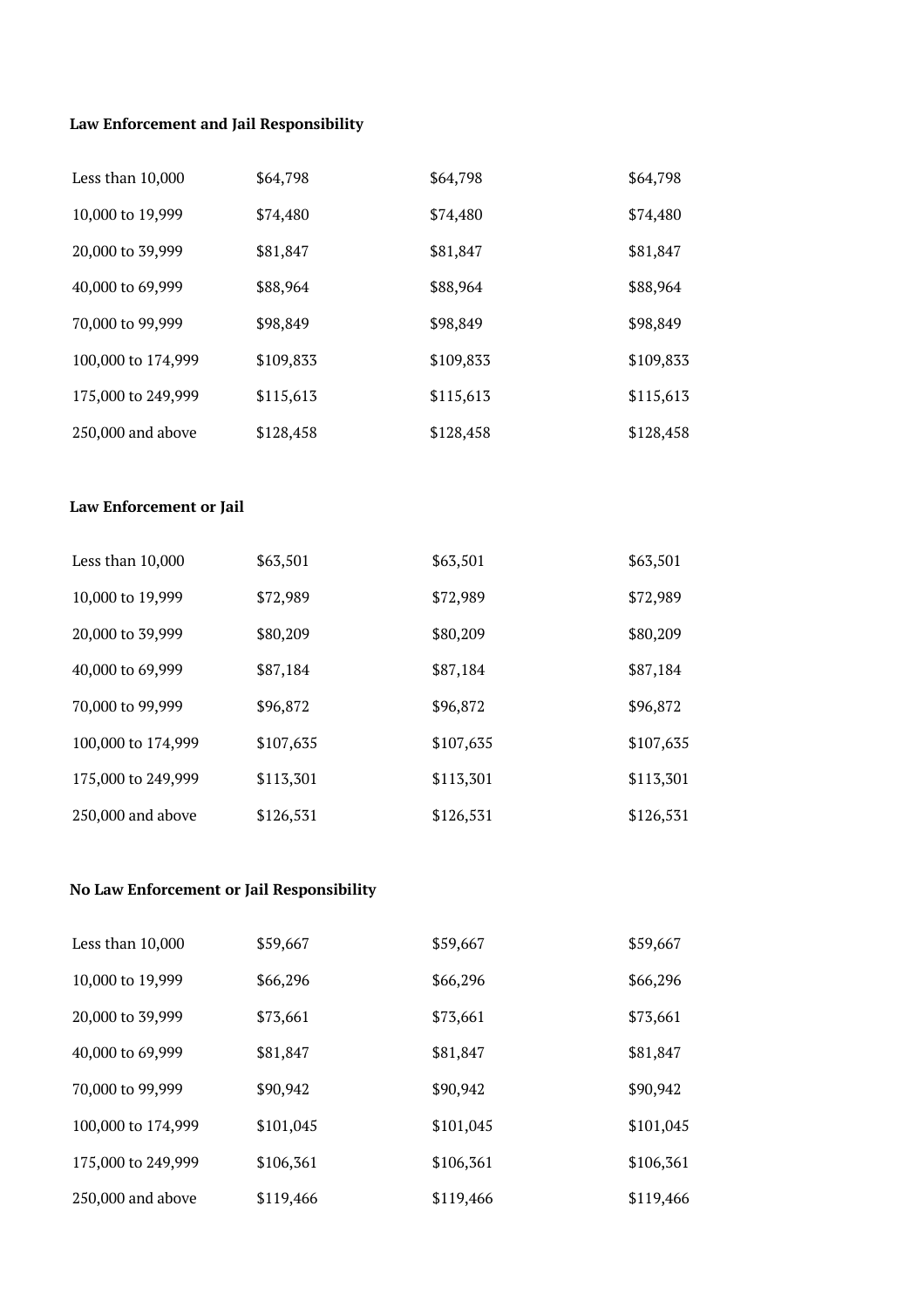B. Out of the amounts provided for in this Item, no expenditures shall be made to provide security devices such as magnetometers in standard use in major metropolitan airports. Personnel expenditures for operation of such equipment incidental to the duties of courtroom and courthouse security deputies may be authorized, provided that no additional expenditures for personnel shall be approved for the principal purpose of operating these devices.

C. Notwithstanding the provisions of § [53.1-120,](http://law.lis.virginia.gov/vacode/53.1-120/) or any other section of the Code of Virginia, unless a judge provides the sheriff with a written order stating that a substantial security risk exists in a particular case, no courtroom security deputies may be ordered for civil cases, not more than one deputy may be ordered for criminal cases in a district court, and not more than two deputies may be ordered for criminal cases in a circuit court. In complying with such orders for additional security, the sheriff may consider other deputies present in the courtroom as part of his security force.

D. Should the scheduled opening date of any facility be delayed for which funds are available in this Item, the Director, Department of Planning and Budget, may allot such funds as the Compensation Board may request to allow the employment of staff for training purposes not more than 45 days prior to the rescheduled opening date for the facility.

E. Consistent with the provisions of paragraph B of Item 76, the Board shall allocate the additional jail deputies provided in this appropriation using a ratio of one jail deputy for every 3.0 beds of operational capacity. Operational capacity shall be determined by the Department of Corrections. No additional deputy sheriffs shall be provided from this appropriation to a local jail in which the present staffing exceeds this ratio unless the jail is overcrowded. Overcrowding for these purposes shall be defined as when the average annual daily population exceeds the operational capacity. In those jails experiencing overcrowding, the Board may allocate one additional jail deputy for every five average annual daily prisoners above operational capacity. Should overcrowding be reduced or eliminated in any jail, the Compensation Board shall reallocate positions previously assigned due to overcrowding in accordance with the Board's staffing standards for alternatives to incarceration programs or court services within the sheriff's office or among other jails in the Commonwealth.

F. Two-thirds of the salaries set by the Compensation Board of medical, treatment and inmate classification positions approved by the Compensation Board for local correctional facilities shall be paid out of this appropriation.

G.1. Subject to appropriations by the General Assembly for this purpose, the Compensation Board shall provide for a Master Deputy pay grade to those sheriffs' offices which had certified, on or before January 1, 1997, having a career development plan for deputy sheriffs that meets the minimum criteria set forth by the Compensation Board for such plans. The Compensation Board shall allow for additional grade 9 positions, at a level not to exceed one grade 9 Master Deputy per every five Compensation Board grade 7 and 8 deputy positions in each sheriff's office.

2. Each sheriff who desires to participate in the Master Deputy Program who had not certified a career development plan on or before January 1, 1997, may elect to participate by certifying to the Compensation Board that the career development plan in effect in his office meets the minimum criteria for such plans as set by the Compensation Board. Such election shall be made by July 1 for an effective date of participation the following July 1.

3. Subject to appropriations by the General Assembly for this purpose, funding shall be provided by the Compensation Board for participation in the Master Deputy Program to sheriffs' offices electing participation after January 1, 1997, according to the date of receipt by the Compensation Board of the election by the sheriff.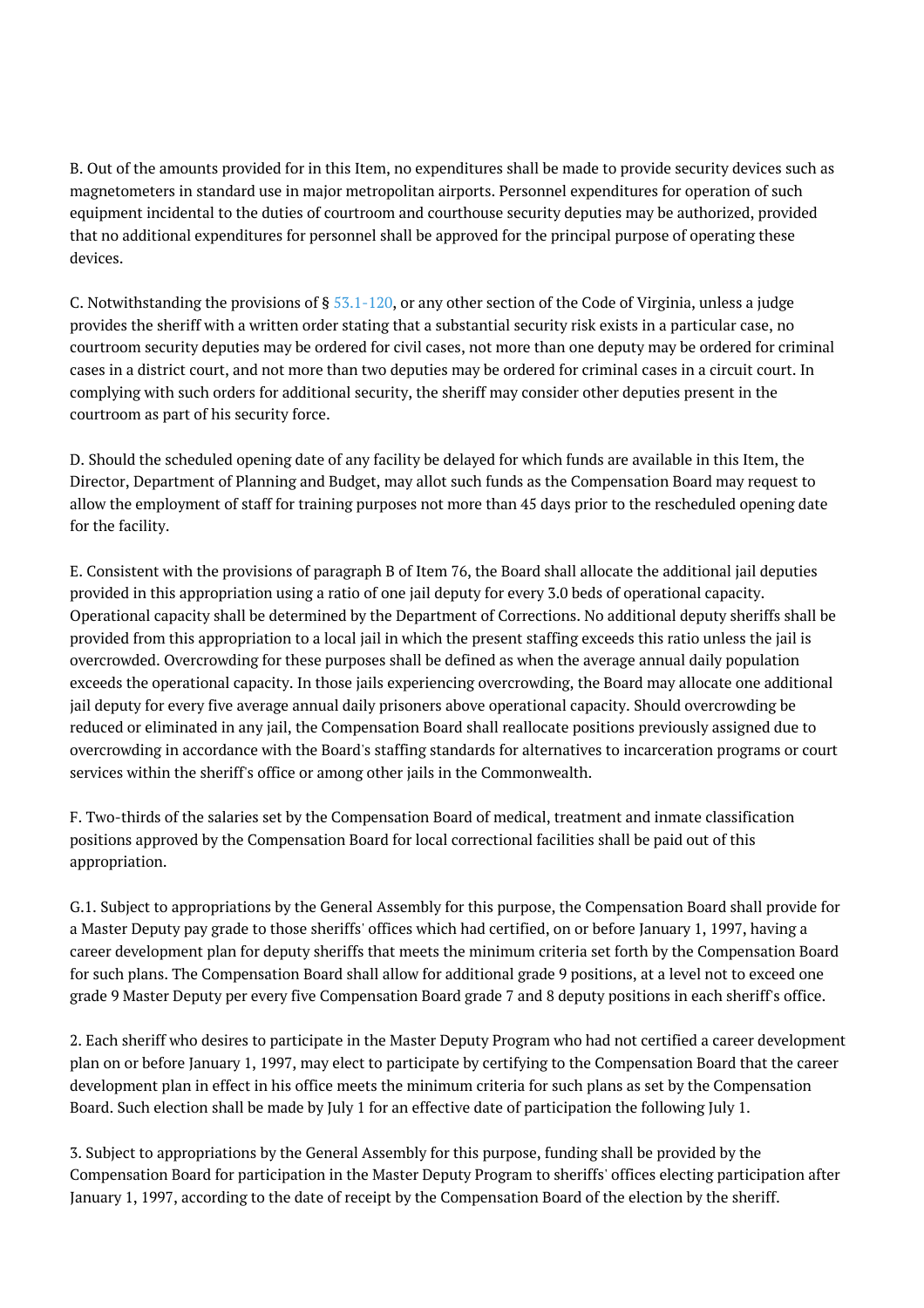H. There is hereby reappropriated the unexpended balance in this Item on June 30, 2008, and June 30, 2009.

I. The Compensation Board shall estimate biannually the number of additional law enforcement deputies which will be needed in accordance with § [15.2-1609.1](http://law.lis.virginia.gov/vacode/15.2-1609.1/), Code of Virginia. Such estimate of the number of positions and related costs shall be included in the Board's biennial budget request submission to the Governor and General Assembly. The allocation of such positions, established by the Governor and General Assembly in Item 76 of this act, shall be determined by the Compensation Board on an annual basis. The annual allocation of these positions to local Sheriff's offices shall be based upon the most recent final population estimate for the locality that is available to the Compensation Board at the time when the agency's annual budget request is completed. The source of such population estimates shall be the Weldon Cooper Center for Public Service of the University of Virginia or the United States Bureau of the Census. For the first year of the biennium, the Compensation Board shall allocate positions based upon the most recent provisional population estimates available at the time the agency's annual budget is completed.

J. Any amount in the program Financial Assistance for Sheriffs' Offices and Regional Jails may be transferred between Items 69 and 70, as needed, to cover any deficits incurred in the programs Financial Assistance for Confinement of Inmates in Local and Regional Facilities, and Financial Assistance for Sheriffs' Offices and Regional Jails.

K.1. Subject to appropriations by the General Assembly for this purpose, the Compensation Board shall provide for a Sheriffs' Career Development Program.

2. Following receipt of a sheriff's certification that the minimum requirements of the Sheriffs' Career Development Program have been met, and provided that such certification is submitted by Sheriffs as part of their annual budget request to the Compensation Board, the Board shall increase the annual salary shown in Paragraph A of this Item by the percentage shown below for a twelve-month period effective the following July 1:

a. 9.3 percent increase for all sheriffs who certify their compliance with the established minimum criteria for the Sheriffs' Career Development Program, where such criteria include that a sheriff's office seeking accreditation has been assessed and will be considered for accreditation by the accrediting body no later than March 1, and have achieved accreditation by March 1 from the Virginia Law Enforcement Professional Standards Commission, or the Commission on Accreditation of Law Enforcement agencies, or the American Correctional Association, or,

b. For sheriffs that have not achieved one of the above accreditations:

1. 3.1 percent for all sheriffs who certify their compliance with the established minimum criteria for the Sheriffs' Career Development Program; and

2. 3.1 percent additional increase for sheriffs who certify their compliance with the established minimum criteria for the Sheriffs' Career Development Program and operate a jail; and

3. 3.1 percent additional increase for all sheriffs who certify their compliance with the established minimum criteria for the Sheriffs' Career Development Program and provide primary law enforcement services in the county.

L. Out of the amounts appropriated for Financial Assistance for Regional Jail Operations, \$1,461,181 the first year from the general fund is provided to the Western Virginia Regional Jail Authority to provide funding for the operations of this facility, which is expected to begin housing prisoners on March 9, 2009.

M. Out of the amounts appropriated for Financial Assistance for Regional Jail Operations, \$1,178,494 the first year and a reduction of \$60,622 the second year from the general fund is provided to the Rappahannock Regional Jail Authority to provide funding for the operations of this facility's expansion, which is expected to open in two phases beginning in August 2008.